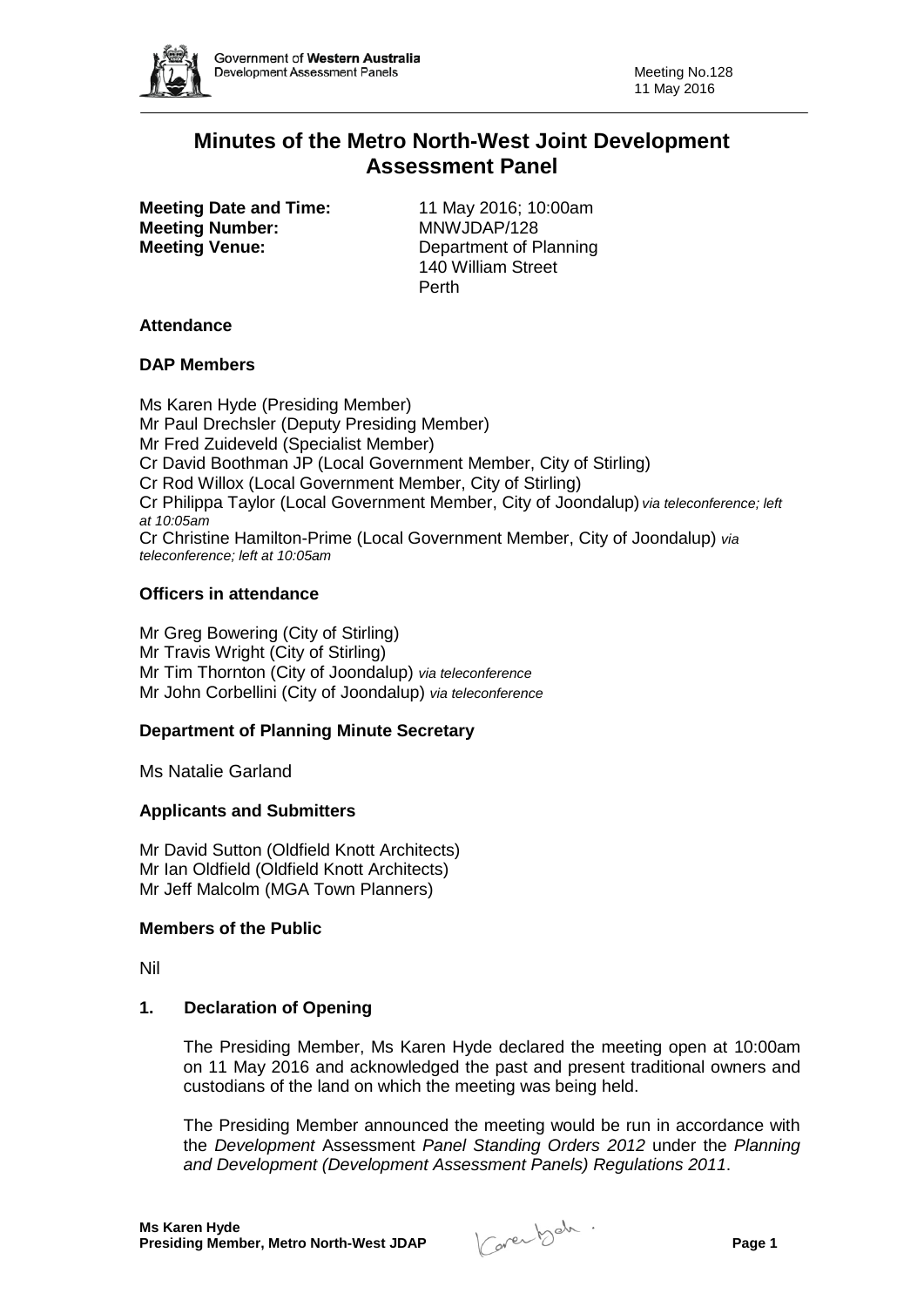

The Presiding Member advised that the meeting is being audio recorded in accordance with Section 5.16 of the Standing Orders 2012; No Recording of Meeting, which states: *'A person must not use any electronic, visual or audio recording device or instrument to record the proceedings of the DAP meeting unless the Presiding Member has given permission to do so.'* The Presiding Member granted permission for the minute taker to record proceedings for the purpose of the minutes only.

# **2. Apologies**

Mayor Giovanni Italiano JP (Local Government Member, City of Stirling) Cr John Chester (Local Government Member, City of Joondalup)

# **3. Members on Leave of absence**

Nil

# **4. Noting of minutes**

Minutes of the Metro North-West meeting no.125 held on 22 April 2016 and meeting no.126 held on the 26 April 2016 were noted by DAP members.

Minutes of the Metro North-West meeting no.127 held on 5 May 2016 were not available for noting at the time of meeting.

# **5. Declaration of Due Consideration**

All members declared that they had duly considered the documents.

# **6. Disclosure of interests**

Nil

# **7. Deputations and presentations**

- **7.1** Mr Jeff Malcolm addressed the DAP for the application at Item 9.1. Mr Malcolm answered questions from the Panel.
- **7.2** Mr Ian Oldfield (Oldfield Knot Architects) addressed the DAP for the application at Item 8.1. Mr Oldfield answered questions from the Panel.

# **PROCEDURAL MOTION**

**Moved by:** Ms Karen Hyde **Seconded by:** Mr Paul Drechsler

That the application at Item 9.1 be heard prior to the application at Item 8.1.

# **The Procedural Motion was put and CARRIED UNANIMOUSLY.**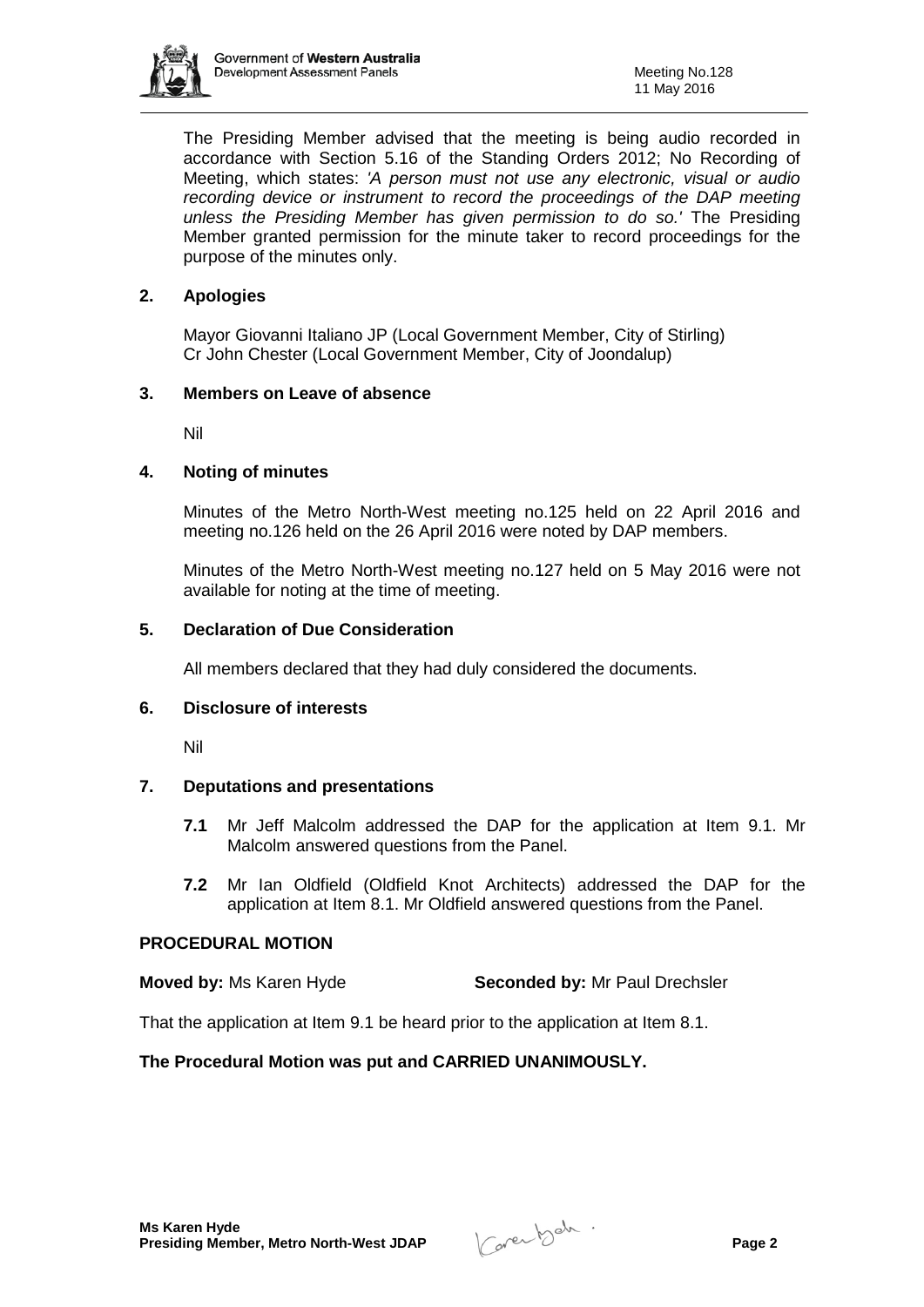

# **8. Form 1 - Responsible Authority Reports – DAP Application**

| 8.1 | <b>Property Location:</b>   | Lot 106 (157) Balcatta Road, Balcatta |
|-----|-----------------------------|---------------------------------------|
|     | <b>Application Details:</b> | <b>Electronic Goods Warehouse</b>     |
|     | Applicant:                  | <b>Oldfield Knott Architects</b>      |
|     | Owner:                      | <b>Balcatta Sunshine West Pty Ltd</b> |
|     | Responsible authority:      | City of Stirling                      |
|     | DoP File No:                | DAP/16/00991                          |
|     |                             |                                       |

#### **REPORT RECOMMENDATION / PRIMARY MOTION**

**Moved by:** Cr David Boothman **Seconded by:** Cr Rod Willox

That the Metro North-West JDAP resolves to:

**Approve** DAP Application reference DAP/16/00991 and accompanying plans as included in Attachment 1) in accordance with Schedule 2, Clause 68 (2) of the Planning and Development (Local Planning Scheme) Regulations 2015, subject to the following conditions:

#### **Conditions**

- a. The development is to comply in all respects with the attached approved plans, as dated, marked and stamped, together with any requirements and annotations detailed thereon by the City. The plans approved as part of this application form part of the planning approval issued.
- b. This development approval is specific to the occupants (Altronics) proposed as part of this application. Any change in occupancy will require the further approval of the City.
- c. The internal land use configuration between the Warehouse and other associated components of the development are not to be altered without obtaining further development approval from the City.
- d. All landscaped areas are to be planted, reticulated and mulched in accordance with the approved plan prior to occupation of the development and maintained in accordance with the City of Stirling's Policy 6.6 - Landscaping.
- e. All boundary fencing behind the primary street setback shall comply with the provisions of the City's Local Laws pertaining to the provision of a sufficient fence and be installed prior to the occupancy or use of the development.
- f. Crossovers shall be designed and constructed in accordance with the City's Local Planning Policy 6.7 – Parking and Access. Crossovers are to be installed prior to occupancy or use of the development.
- g. All driveways, the 53 car parking bays and manoeuvring areas shall be constructed and drained in accordance with the City of Stirling's Policy 6.7 – Parking and Access, prior to the occupation of the development. The concrete finish shall have a decorative finish to the satisfaction of the City. The driveway, parking and manoeuvring areas shall thereafter be maintained in good condition.

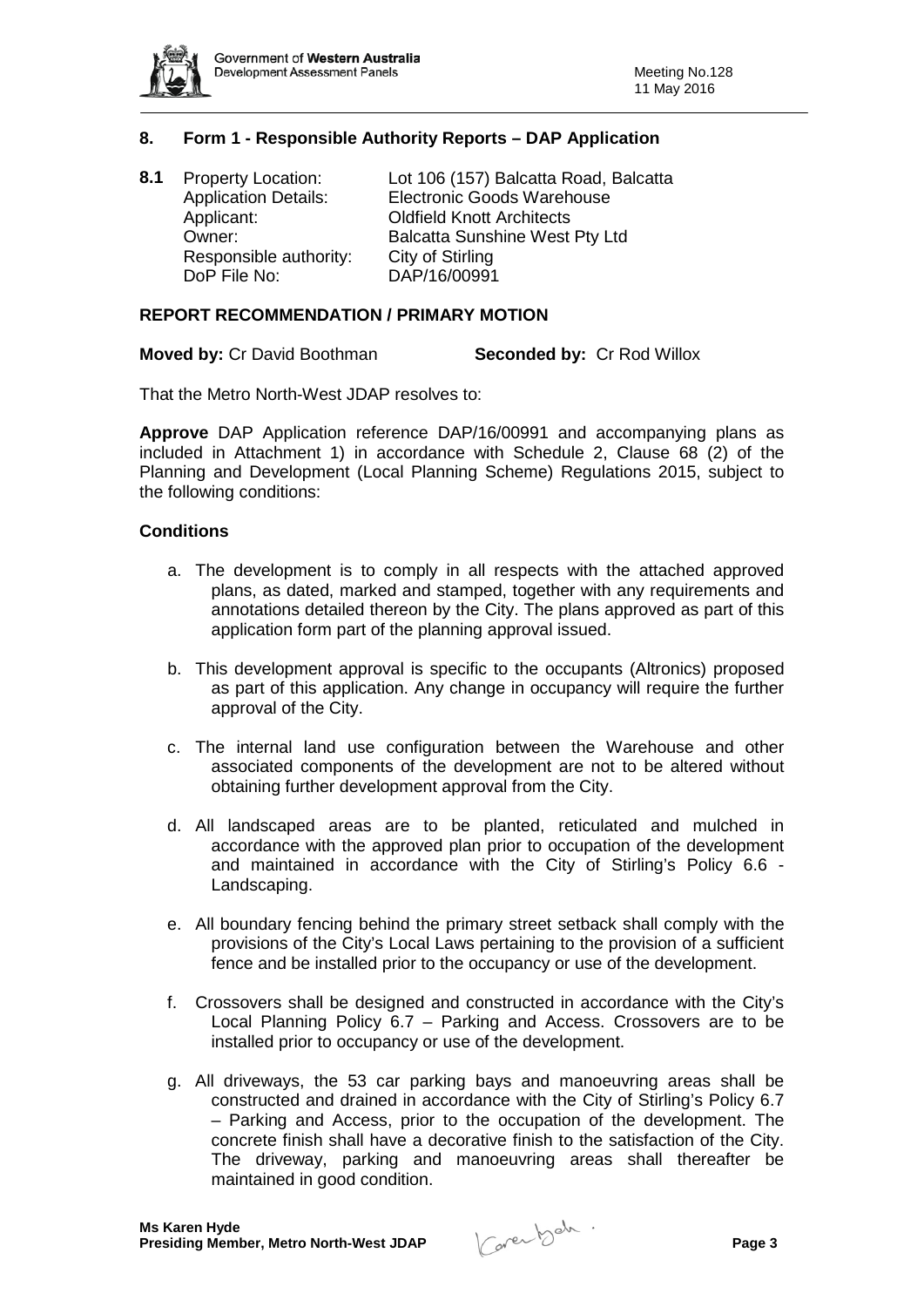

- h. The layout and dimensions of all driveway(s) and 53 vehicle parking bays shall be in accordance with AS/NZS2890.1:2004.
- i. Stormwater from all roofed and paved areas shall be collected and contained on site. Stormwater must not affect or be allowed to flow onto or into any other property or road reserve.
- j. All signage is to be in accordance with the City's Local Planning Policy 6.1 Advertising Signs, unless further development approval is obtained.
- k. The proposed transformers fronting the street are to be screened from view from the public street prior to occupation of the development, to the satisfaction of the City.
- l. The ground levels in the verge area are not to be altered without the further approval of the City (refer advice note 2).
- m. There is to be no storage of goods to occur within any of the car parking areas.

### **Advice Notes**

- a. All street trees adjoining the subject land as shown on the submitted plans are to be retained and protected. It is the responsibility of the applicant to ensure that the site survey plan is correct as any inaccuracy of the plans will not be considered justification for removal of the trees in the event that their positions are incorrectly shown. The removal of street trees without the written approval of the City is an offence.
- b. No development shall occur within the verge unless separate approval is granted by the City.
- c. The proposed crossover configuration is subject to the approval of the City's Engineering Operations Business Unit. A "Crossover Installation Application" is required to be submitted and approved prior to the commencement of the crossover installation.
- **2.** That pursuant to Clause 5.8.2 of Local Planning Scheme No.3, the cash-in-lieu contribution for 12 car parking bays be **WAIVED** for this application (DA16/0305).

#### **AMENDING MOTION**

**Moved by:** Ms Karen Hyde **Seconded by:** Mr Paul Drechsler

To add a sentence to the end of Advice Note A that reads:

*Any landscaping works in the verge shall be subject to approval by the City and in accordance with City Policy.* 

#### **REASON: To clarify the application of Advice Note A to all verge treatments.**

# **The Amending Motion was put and CARRIED UNANIMOUSLY.**

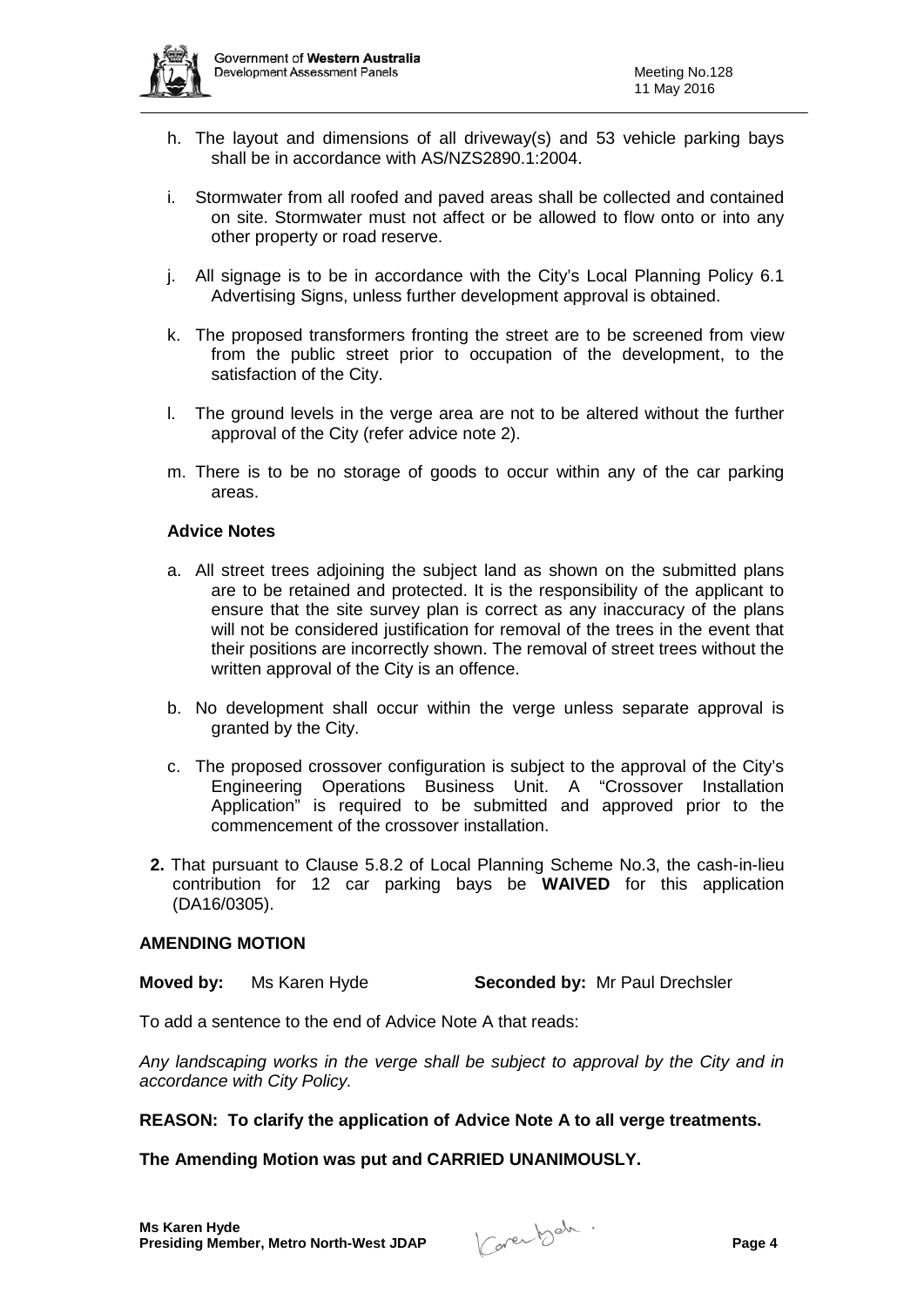

# **PRIMARY MOTION (AS AMENDED)**

That the Metro North-West JDAP resolves to:

**Approve** DAP Application reference DAP/16/00991 and accompanying plans as included in Attachment 1) in accordance with Schedule 2, Clause 68 (2) of the Planning and Development (Local Planning Scheme) Regulations 2015, subject to the following conditions:

### **Conditions**

- a. The development is to comply in all respects with the attached approved plans, as dated, marked and stamped, together with any requirements and annotations detailed thereon by the City. The plans approved as part of this application form part of the planning approval issued.
- b. This development approval is specific to the occupants (Altronics) proposed as part of this application. Any change in occupancy will require the further approval of the City.
- c. The internal land use configuration between the Warehouse and other associated components of the development are not to be altered without obtaining further development approval from the City.
- d. All landscaped areas are to be planted, reticulated and mulched in accordance with the approved plan prior to occupation of the development and maintained in accordance with the City of Stirling's Policy 6.6 - Landscaping.
- e. All boundary fencing behind the primary street setback shall comply with the provisions of the City's Local Laws pertaining to the provision of a sufficient fence and be installed prior to the occupancy or use of the development.
- f. Crossovers shall be designed and constructed in accordance with the City's Local Planning Policy 6.7 – Parking and Access. Crossovers are to be installed prior to occupancy or use of the development.
- g. All driveways, the 53 car parking bays and manoeuvring areas shall be constructed and drained in accordance with the City of Stirling's Policy 6.7 – Parking and Access, prior to the occupation of the development. The concrete finish shall have a decorative finish to the satisfaction of the City. The driveway, parking and manoeuvring areas shall thereafter be maintained in good condition.
- h. The layout and dimensions of all driveway(s) and 53 vehicle parking bays shall be in accordance with AS/NZS2890.1:2004.
- i. Stormwater from all roofed and paved areas shall be collected and contained on site. Stormwater must not affect or be allowed to flow onto or into any other property or road reserve.
- j. All signage is to be in accordance with the City's Local Planning Policy 6.1 Advertising Signs, unless further development approval is obtained.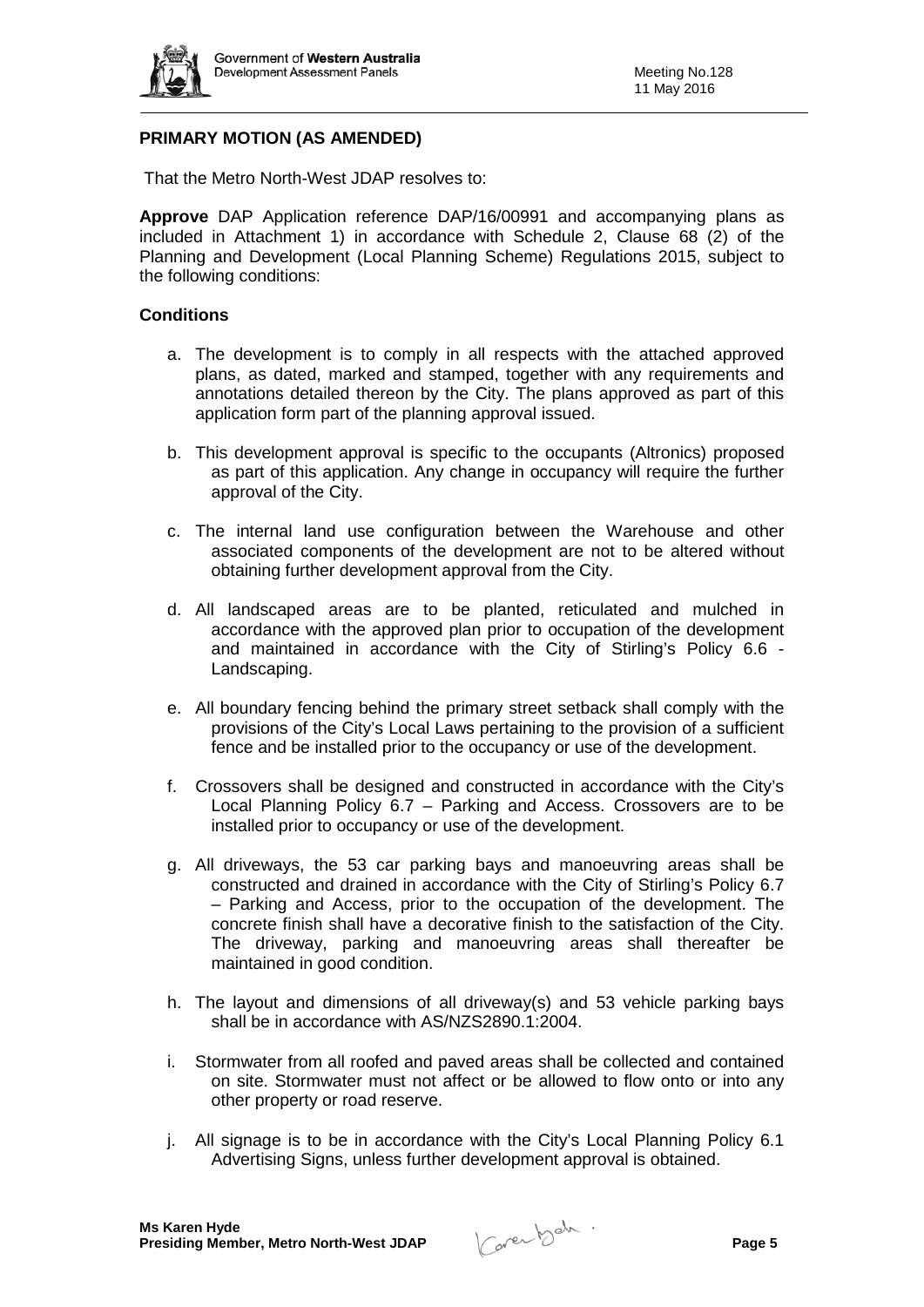

- k. The proposed transformers fronting the street are to be screened from view from the public street prior to occupation of the development, to the satisfaction of the City.
- l. The ground levels in the verge area are not to be altered without the further approval of the City (refer advice note 2).
- m. There is to be no storage of goods to occur within any of the car parking areas.

# **Advice Notes**

- *a.* All street trees adjoining the subject land as shown on the submitted plans are to be retained and protected. It is the responsibility of the applicant to ensure that the site survey plan is correct as any inaccuracy of the plans will not be considered justification for removal of the trees in the event that their positions are incorrectly shown. The removal of street trees without the written approval of the City is an offence. Any landscaping works in the verge shall be subject to approval by the City and in accordance with City Policy.
- b. No development shall occur within the verge unless separate approval is granted by the City.
- c. The proposed crossover configuration is subject to the approval of the City's Engineering Operations Business Unit. A "Crossover Installation Application" is required to be submitted and approved prior to the commencement of the crossover installation.
- **2.** That pursuant to Clause 5.8.2 of Local Planning Scheme No.3, the cash-in-lieu contribution for 12 car parking bays be **WAIVED** for this application (DA16/0305).

#### **The Primary Motion (as amended) was put and CARRIED UNANIMOUSLY.**

### **9. Form 2 – Responsible Authority Reports - Amending or cancelling DAP development approval**

**9.1** Property Location: Lot 12 (493) Beach Road, Duncraig<br>Application Details: Proposed extension to approva Proposed extension to approval period for proposed Dan Murphy's Liquor Store Applicant: MGA Town Planners Owner: ALH Group Property Holdings Pty Ltd Responsible authority: City of Joondalup<br>DoP File No: DP/12/00977 DoP File No:

### **REPORT RECOMMENDATION / PRIMARY MOTION**

**Moved by:** Mr Paul Drechsler **Seconded by:** Mr Fred Zuideveld

That the Metro North-West JDAP resolves to: